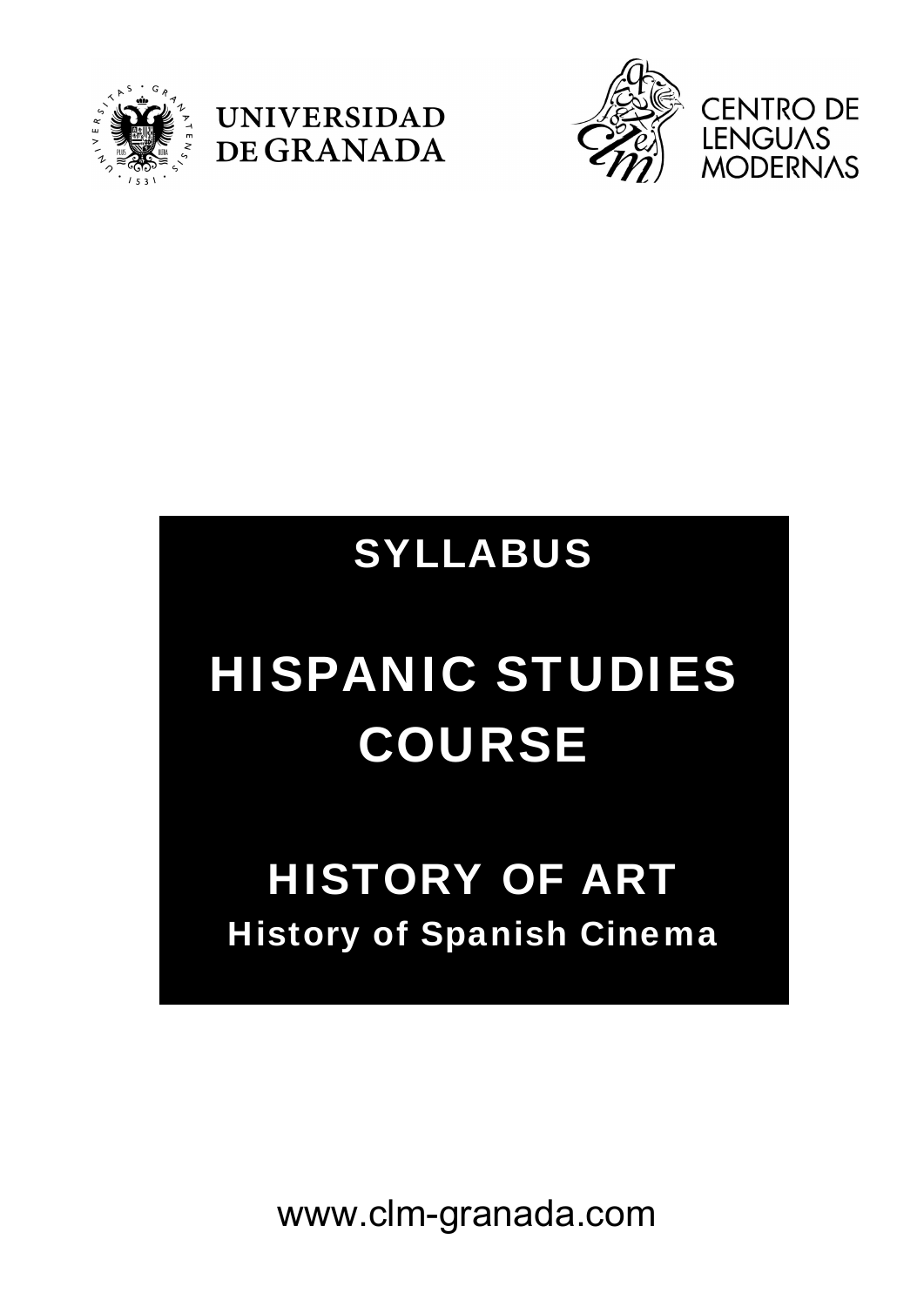### **HISTORY OF SPANISH CINEMA**

#### **General description**

 The cinema constitutes the most popular artistic expression of the XXth century. Is expressive strength and narrative capacity have converted it into the most important means of moving the sensitivity of the modern spectator. In the case of the Spanish cinema, film production provides us with a splendid opportunity to fully understand the reality of our country in our century, from two of the most interesting view points, as historical documentary and also as aesthetic expression. In this way, objective reality, critical attitude, ideological postulations and artistic creativity, etc. are elements to be discussed and studied in the realms of this course, all dealt with from a temporal evolution which begins with the origins of the complexity of Spanish cinematographic creation to the present-day.

#### **Content**

- 1.- Introduction
- 2.- The beginnings. Silent cinema and talking movies.
- 3.- Cinema during the Civil War and Franco's dictatorship.
- 4.- The 40's
- 5.- The 50's
- 6.- The 60's
- 7.- The 70's: End of the dictatorship, transition and democracy.
- 8.- The 80's: The democracy.
- 9.- The 90's
- 10.- Present-day cinema

 There will be a theoretical part which will not be too ample. Viewing of scenes from interesting and/or emblematic films from each period.

 Special attention will be paid to certain films and students will be given a dossier on each of them. We will also study some of the great Spanish directors: Buñuel, Bardem, Berlanga, Iciar Bollain, Carlos Saura, Almodóvar and Amenábar.

Students will be given specific information on certain periods.

#### **Activities**

 The classes will be in the timetable established by the Centre. The course is of a theoretical and practical nature, and the class lectures are supplemented with viewing of and commentary on the most important films in the Spanish cinema.

 For this reason it is important for the students to be familiar with the film section of the video library in the CLM, and also to be involved in the organisation of and participation in film cycles and seminars related to this topic. A visit to film libraries or exhibitions related to Spanish cinema would also be of interest.

#### **Assessment**

The CLM norms are minimum attendance of 80%. The final mark will be: 35% class work 30% participation, homework and compulsory reading. 35% group presentations(1 per group)